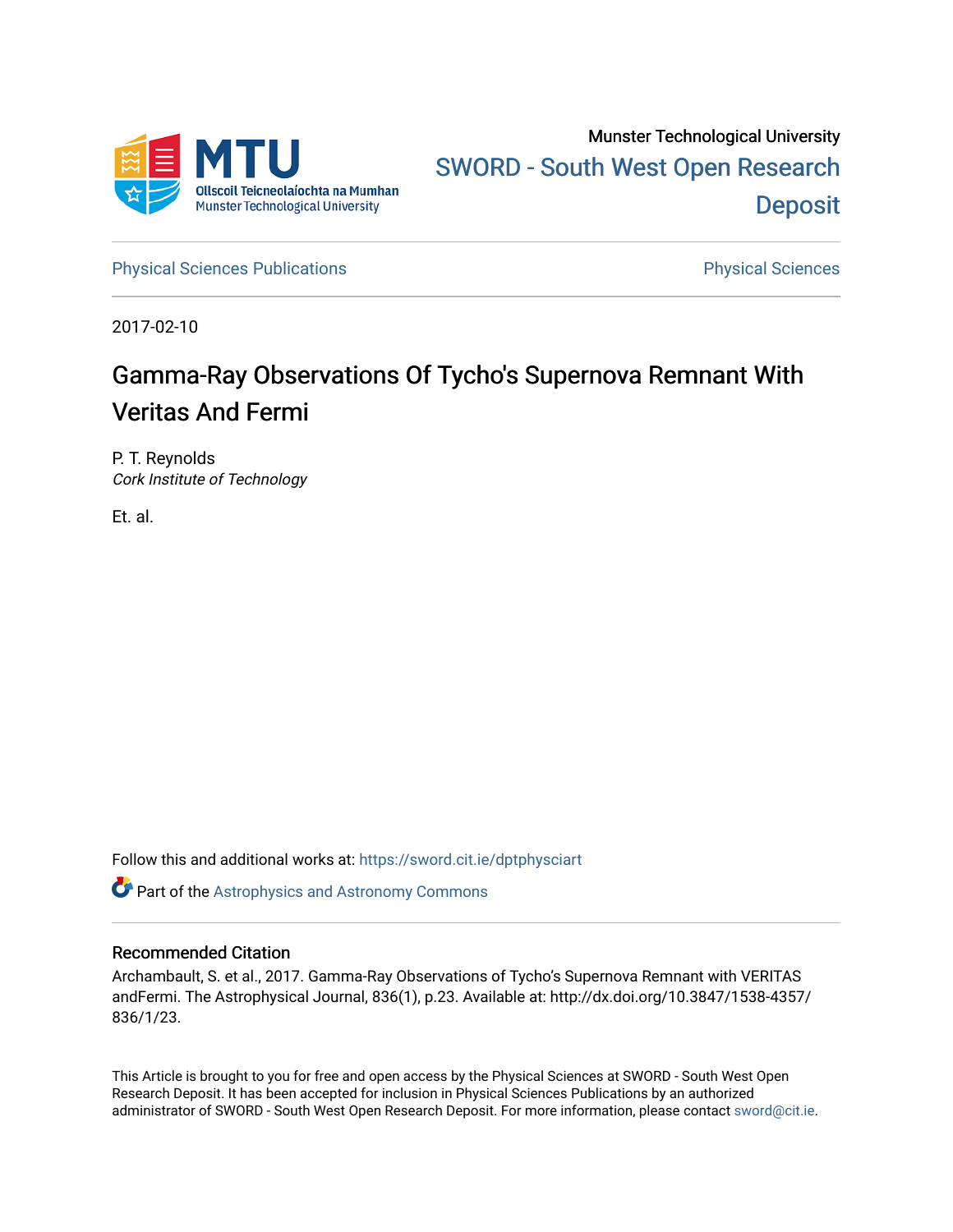

## Gamma-ray Observations of Tycho's Supernova Remnant with VERITAS and Fermi

<span id="page-1-11"></span><span id="page-1-10"></span><span id="page-1-9"></span><span id="page-1-8"></span><span id="page-1-7"></span><span id="page-1-6"></span><span id="page-1-5"></span><span id="page-1-4"></span><span id="page-1-3"></span><span id="page-1-2"></span><span id="page-1-1"></span><span id="page-1-0"></span>S. Archambault<sup>[1](#page-1-0)</sup>, A. Archer<sup>[2](#page-1-1)</sup>, W. Benbow<sup>[3](#page-1-2)</sup>, R. Bird<sup>[4](#page-1-3)</sup>, E. Bourbeau<sup>1</sup>, M. Buchovecky<sup>4</sup>, J. H. Buckley<sup>2</sup>, V. Bugaev<sup>2</sup>, M. Cerruti<sup>3</sup>, M. P. Connolly<sup>5</sup>, W. Cui<sup>[6,](#page-1-5)[7](#page-1-6)</sup>, V. V. Dwarkadas<sup>[8](#page-1-7)</sup>, M. Errando<sup>[2](#page-1-1)</sup>, A. Falcone<sup>[9](#page-1-8)</sup>, Q. Feng<sup>[1](#page-1-0)</sup>, J. P. Finley<sup>6</sup>, H. Fleischhack<sup>[10](#page-1-9)</sup>, L. Fortson<sup>[11](#page-1-10)</sup>, A. Furniss<sup>[1](#page-1-0)2</sup>, S. Griffin<sup>1</sup>, M. Hütten<sup>10</sup>, D. Hanna<sup>1</sup>, J. Holder<sup>[13](#page-1-12)</sup>, C. A. Johnson<sup>14</sup>, P. Kaaret<sup>15</sup>, P. Kar<sup>16</sup>, N. Kelley-Hoskins<sup>10</sup>, M. Kertzman<sup>[17](#page-1-16)</sup>, D. Kieda<sup>16</sup>, M. Krause<sup>[10](#page-1-9)</sup>, S. Kumar<sup>13</sup>, M. J. Lang<sup>5</sup>, G. Maier<sup>10</sup>, S. McArthur<sup>[6](#page-1-5)</sup>, A. McCann<sup>[1](#page-1-0)</sup>, P. Moriarty<sup>[5](#page-1-4)</sup>, R. Mukherjee<sup>[18](#page-1-17)</sup>, D. Nieto<sup>19</sup>, S. O'Brien<sup>[16](#page-1-15)</sup>, R. A. Ong<sup>[4](#page-1-3)</sup>, A. N. Otte<sup>20</sup>, N. Park<sup>[21](#page-1-20)</sup>, M. Pohl<sup>10,22</sup>, A. Popkow<sup>4</sup>, E. Pueschel<sup>[23](#page-1-22)</sup>, J. Quinn<sup>23</sup>, K. Ragan<sup>[1](#page-1-0)</sup>, P. T. Reynolds<sup>[24](#page-1-23)</sup>, G. T. Richards<sup>20</sup>, E. Roache<sup>[3](#page-1-2)</sup>, I. Sadeh<sup>10</sup>, M. Santander<sup>[18](#page-1-17)</sup>, G. H. Sembroski<sup>6</sup>, K. Shahinyan<sup>11</sup>, P. Slane<sup>[25](#page-1-24)</sup>, D. Staszak<sup>2[1](#page-1-0)</sup>, I. Telezhinsky<sup>10,22</sup>, S. Trepanier<sup>1</sup>, J. Tyler<sup>1</sup>, S. P. Wakely<sup>21</sup>, A. Weinstein<sup>26</sup>, T. Weisgarber<sup>27</sup>, P. Wilcox<sup>[15](#page-1-14)</sup>, A. Wilhelm<sup>[10,](#page-1-9)[22](#page-1-21)</sup>, D. A. Williams<sup>[1](#page-1-0)4</sup>, and B. Zitzer<sup>1</sup> <sup>1</sup> Physics Department, McGill University, Montreal, QC H3A 2T8, Canada<br><sup>2</sup> Department of Physics, Washington University, St. Louis, MO 63130, USA<br><sup>3</sup> Fred Lawrence Whipple Observatory, Harvard-Smithsonian Center for Astro <sup>5</sup> School of Physics, National University of Ireland Galway, University Road, Galway, Ireland <sup>6</sup> Department of Physics and Astronomy, Purdue University, West Lafayette, IN 47907, USA<br><sup>7</sup> Department of Physics and Center for Astrophysics, Tsinghua University, Beijing 100084, China<br><sup>8</sup> Department of Astronomy and As 9 Department of Astronomy and Astrophysics, 525 Davey Lab, Pennsylvania State University, University Park, PA 16802, USA<br>
<sup>10</sup> DESY, Platanenallee 6, D-15738 Zeuthen, Germany<br>
<sup>11</sup> School of Physics and Astronomy, Univers <sup>21</sup> Enrico Fermi Institute, University of Chicago, Chicago, IL 60637, USA; [nahee@uchicago.edu](mailto:nahee@uchicago.edu)<br>
<sup>22</sup> Institute of Physics and Astronomy, University of Potsdam, D-14476 Potsdam-Golm, Germany<br>
<sup>23</sup> School of Physics, Univer Received 2016 October 5; revised 2016 December 15; accepted 2016 December 28; published 2017 February 6

#### Abstract

<span id="page-1-26"></span><span id="page-1-25"></span><span id="page-1-24"></span><span id="page-1-23"></span><span id="page-1-22"></span><span id="page-1-21"></span><span id="page-1-20"></span><span id="page-1-19"></span><span id="page-1-18"></span><span id="page-1-17"></span><span id="page-1-16"></span><span id="page-1-15"></span><span id="page-1-14"></span><span id="page-1-13"></span><span id="page-1-12"></span>High-energy gamma-ray emission from supernova remnants (SNRs) has provided a unique perspective for studies of Galactic cosmic-ray acceleration. Tycho's SNR is a particularly good target because it is a young, type Ia SNR that has been well-studied over a wide range of energies and located in a relatively clean environment. Since the detection of gamma-ray emission from Tycho's SNR by VERITAS and *Fermi*-LAT, there have been several theoretical models proposed to explain its broadband emission and high-energy morphology. We report on an update to the gamma-ray measurements of Tycho's SNR with 147 hr of VERITAS and 84 months of Fermi-LAT observations, which represent about a factor of two increase in exposure over previously published data. About half of the VERITAS data benefited from a camera upgrade, which has made it possible to extend the TeV measurements toward lower energies. The TeV spectral index measured by VERITAS is consistent with previous results, but the expanded energy range softens a straight power-law fit. At energies higher than 400 GeV, the power-law index is  $2.92 \pm 0.42$ <sub>stat</sub>  $\pm 0.20$ <sub>sys</sub>. It is also softer than the spectral index in the GeV energy range,  $2.14 \pm 0.09_{stat} \pm 0.02_{sys}$ , measured in this study using *Fermi*-LAT data. The centroid position of the gamma-ray emission is coincident with the center of the remnant, as well as with the centroid measurement of Fermi-LAT above 1 GeV. The results are consistent with an SNR shell origin of the emission, as many models assume. The updated spectrum points to a lower maximum particle energy than has been suggested previously.

Key words: gamma rays: stars – supernovae: individual (Tycho's SNR)

Supporting material: data behind figure

#### 1. Tycho's SNR as a Cosmic-ray (CR) Accelerator

Supernova remnants (SNRs) have been suggested to be the main accelerators of Galactic CRs (Ginzburg & Syrovatsky [1961](#page-8-0)). Several studies have proposed that SNRs can efficiently convert the kinetic energy of the supernova explosion to

generate relativistic CRs via diffusive shock acceleration (Bell [1978a,](#page-8-1) [1978b](#page-8-2); Reynolds [2008;](#page-8-3) Schure et al. [2012](#page-8-4)). Indirect evidence of the acceleration of the leptonic component of CRs up to 100 TeV has been provided by the detection of nonthermal X-ray emission from the rims of several remnants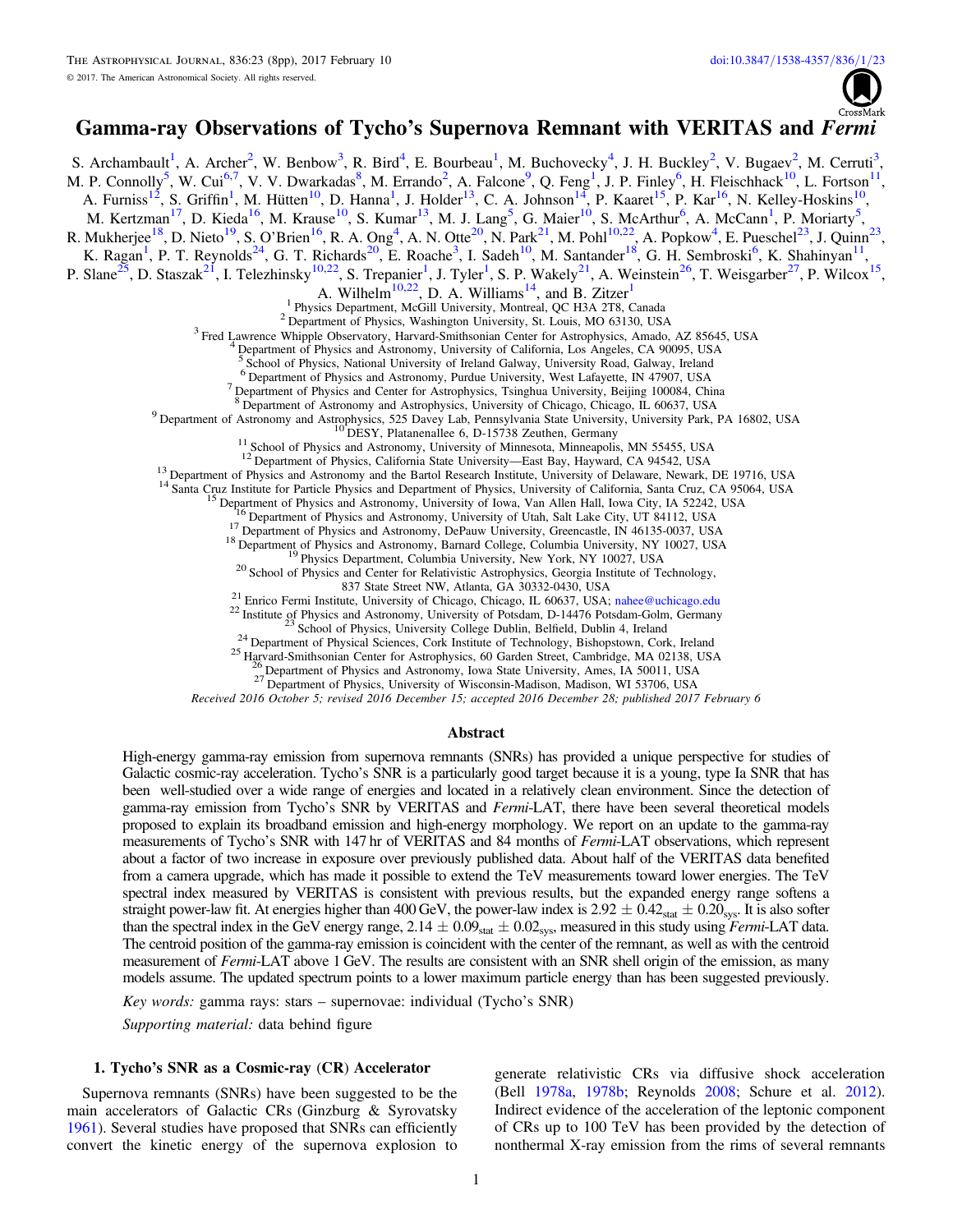(e.g., Koyama et al. [1995](#page-8-5)). Corresponding evidence for hadronic acceleration has been elusive, but the improved sensitivity of GeV–TeV gamma-ray telescopes over the past decade has opened a new window to study the interactions of high-energy particles around SNRs.

Gamma-rays can be generated as bremsstrahlung radiation when electrons and positrons interact with ambient matter, or as a result of inverse Compton scattering of low energy photons around SNRs. Hadronic particle interactions can also create gamma-rays via the pion-decay process. By combining our knowledge of the SNR environment with gamma-ray observations, we can study the acceleration and propagation of particles in and around the remnant. The recent detection of a pion-decay signature from two middle-aged SNRs, IC 443 and W44, by Fermi-LAT has demonstrated the existence of hadronic particle acceleration in SNRs (Ackermann et al. [2013](#page-7-0)). However, several questions remain to be answered, such as the maximum energies to which particles can be accelerated in SNRs, the efficiency of the acceleration in the remnants, and the nature of the acceleration process. Resolving these questions is necessary to determine whether SNRs are indeed the main accelerators of Galactic CRs up to the "knee" region (∼3 PeV).

Gamma-ray observations of young SNRs (with ages less than a few thousand years) can provide valuable data to address these questions. Young SNRs are usually well studied over a wide energy range. Nonthermal X-ray emission is detected from many of these objects, providing data to investigate the acceleration processes of the electrons and to gauge the strength of the magnetic fields (Reynolds et al. [2012](#page-8-6)). The ages of these remnants are also better constrained than those of older remnants. In particular, the ages of "historical" SNRs are well known. These are all important ingredients that allow the development of detailed emission models. Furthermore, young SNRs can accelerate particles to higher energies than older remnants can (Berezhko & Völk [1997](#page-8-7); Dwarkadas et al. [2012](#page-8-8); Bell [2014](#page-8-9)). Thus, they serve as better probes of the maximum energy to which particles can be accelerated in SNRs.

SNR G120.1+1.4, also known as "Tycho's supernova remnant" (hereafter referred to as Tycho), is one of the beststudied young SNRs. It is the remnant of a historical supernova that was observed in 1572. The historical light-curve records (Baade [1945](#page-8-10)) and ejecta composition measurements in the X-ray band (Decourchelle et al. [2001](#page-8-11)) suggested a Type Ia origin, which was confirmed by spectroscopic analysis of the light echo from the explosion (Krause et al. [2008](#page-8-12)). The radio and X-ray expansion rate measurements suggest that the global evolutionary state of Tycho is pre-Sedov, while local regions with higher density are evolutionarily more advanced (Aharonian et al. [2001](#page-8-13)).

X-ray images for energies higher than 4 keV measured by Chandra show thin filamentary structures in the rim of Tycho (Hwang et al. [2002](#page-8-14)), which have been interpreted as nonthermal X-ray emission generated by high-energy electrons (Bamba et al. [2005](#page-8-15)). Parizot et al. ([2006](#page-8-16)) estimated the magnetic field strength at the rim of the SNR to be about 200  $\mu$ G, assuming that the widths of the filament structures are due to radiative energy loss of high-energy electrons. For such a strong magnetic field, the radiative losses limit the maximum electron energy. As a result, the maximum energies of electrons and protons can be different. Parizot et al. ([2006](#page-8-16)) also estimated the maximum electron energy (hereafter defined as the cutoff

energy for primary particles following a power-law distribution with an exponential cutoff) to be 5–7 TeV by using the X-ray cutoff energy obtained by comparing X-ray fluxes and radio fluxes. Based on their estimation of the magnetic field strength, diffusion coefficient, and X-ray spectral cutoff energy, the maximum energy of accelerated protons in the remnant was estimated to be in the range of 100 TeV–2 PeV. An alternative explanation for such thin filaments was given by Pohl et al. ([2005](#page-8-17)), who suggested that they may be the result of magnetic field damping, in which case the magnetic field may not be as high and the acceleration of particles would be less efficient. Cassam-Chenaï et al. ([2007](#page-8-18)) studied the intensity profile of radio and X-ray bands at the rim using a hydrodynamic model to test these two scenarios and suggested a combination of cooling and rapid damping to explain the filament structures.

Deep observations with *Chandra* have revealed regular patterns, or "stripes," of nonthermal emission. Eriksen et al. ([2011](#page-8-19)) interpreted the gaps between these stripes as arising from the gyration of high-energy protons in a magnetic field, providing evidence of proton acceleration up to 100 TeV– 1 PeV. In contrast, Bykov et al. ([2011](#page-8-20)) explained these stripes as the result of magnetic field turbulence. Although their explanation is different, they estimated the maximum proton energy responsible for the stripes to be also on the order of 1 PeV.

Recent NuSTAR observations have been used to study the correlation of shock velocity and expansion parameters with measurements of the X-ray spectral rolloff energy (Lopez et al. [2015](#page-8-21)). The rolloff energy  $E_{\text{rolloff}}$  is a characteristic synchrotron cutoff energy proportional to  $BE_{\text{max}}^2$ , where B is the magnetic field strength and  $E_{\text{max}}$  is an assumed exponential cutoff energy in the electron spectrum (Reynolds & Keohane [1999](#page-8-22)). The authors suggested that the scenario of the maximum electron energy being limited by the age of the SNR, instead of by radiative energy loss of electrons, best fits the data. They estimated the maximum energy of electrons (and protons, in this case) to be 5–12 TeV. This led to an estimation of the magnetic field strength of around 30  $\mu$ G, which is lower than suggested by a radio and X-ray morphology study, which included both energy loss and magnetic damping scenarios (Tran et al. [2015](#page-8-23)). Also, it is lower than the minimum magnetic field strength of 80  $\mu$ G required to explain the multiwavelength emission from radio to TeV gamma-ray energies, as suggested by Acciari et al.  $(2011)$  $(2011)$  $(2011)$ . Lopez et al.  $(2015)$  $(2015)$  $(2015)$  noted that, alternatively, a higher magnetic field and a loss-limited maximum electron energy can be accommodated if the correlation of the X-ray rolloff energy with the shock velocity arose from the obliquity effect—the acceleration rate dependency on the angle between the shock front and the local magnetic field.

Detections of gamma-ray emission at TeV (Acciari et al. [2011](#page-7-1)) and GeV (Giordano et al. [2012](#page-8-24)) energies provide additional data to study the acceleration of high-energy particles in Tycho. The gamma-ray measurements also provide another diagnostic by which to estimate the maximum energy of hadrons in the remnant.

Several models were developed to explain the gamma-ray emission from Tycho (Atoyan & Dermer [2012](#page-8-25); Morlino & Caprioli [2012](#page-8-26); Berezhko et al. [2013;](#page-8-27) Zhang et al. [2013](#page-8-28); Slane et al. [2014](#page-8-29)), including two detailed studies (Morlino & Caprioli [2012](#page-8-26); Slane et al. [2014](#page-8-29)) that modeled the full spectral energy distribution (SED) of Tycho from radio to gamma-ray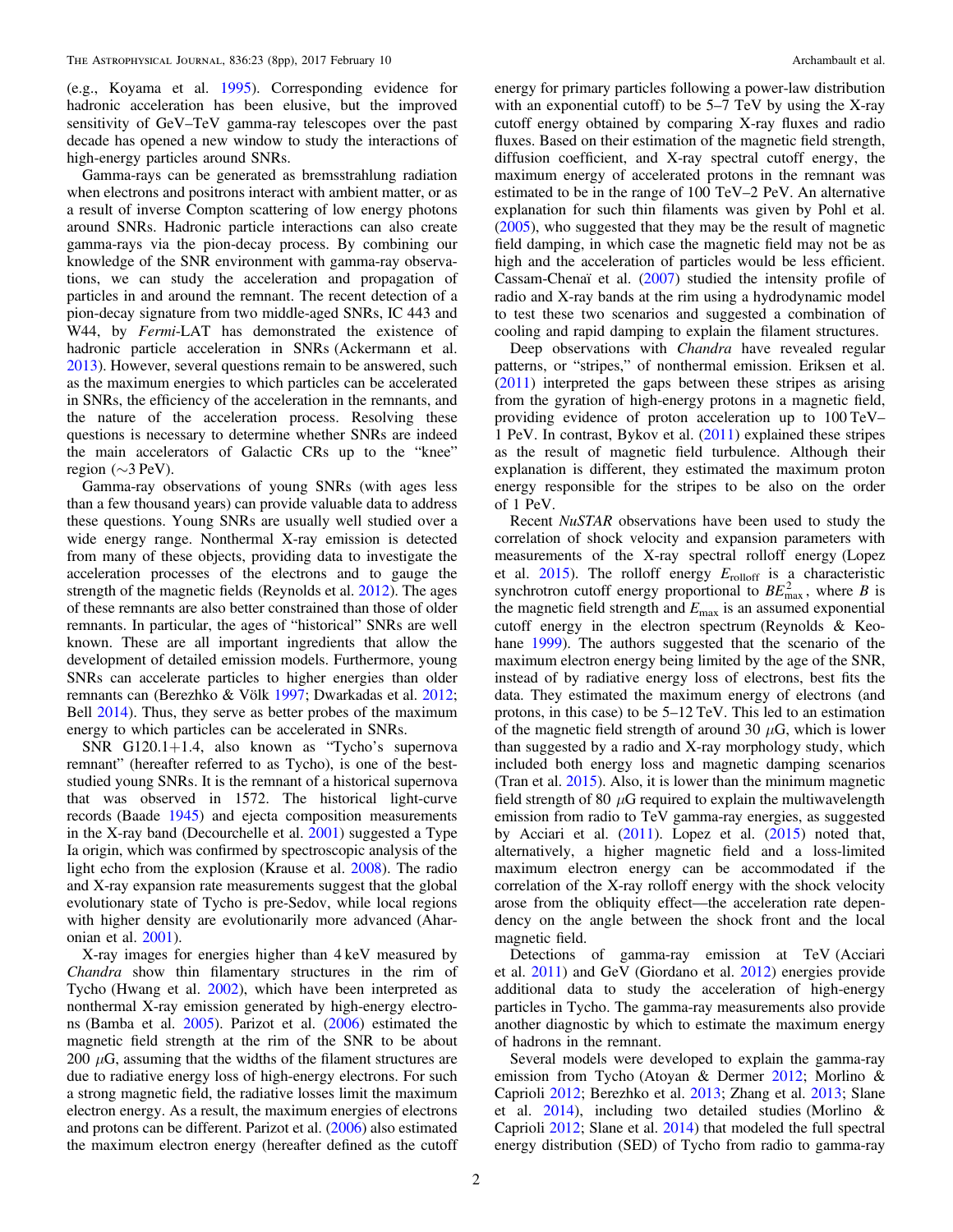energies, along with the morphology of the radio and X-ray emission. Most of these models, with one exception (Atoyan & Dermer [2012](#page-8-25)), conclude that the gamma-ray emission from Tycho is predominantly produced by hadronic interactions, although the details of the models vary considerably. Morlino & Caprioli  $(2012)$  $(2012)$  $(2012)$  estimated the maximum proton energy to be 470 TeV based on a semianalytical calculation, while Slane et al. ([2014](#page-8-29)) estimated it to be 50 TeV from a full hydrodynamic simulation.

The shape of Tycho in the radio band and in X-rays is roughly spherical. Detailed regional expansion rate differences measured in radio (Reynoso et al. [1997](#page-8-30)) and X-ray (Katsuda et al. [2010](#page-8-31)) suggest that the northern, northeastern, and eastern parts of the shell of the remnant may be expanding into denser regions compared with the southern parts of the remnant. A recent study by Williams et al. ([2013](#page-8-32)) reported on the existence of an azimuthal density variation around the rim of Tycho using Spitzer data, showing that the northeastern region has density 3–10 times higher compared to the southwestern region of the remnant.

A large molecular cloud was observed near Tycho in the north/northeastern region. Interactions between the northeastern region of the remnant and the molecular cloud were suggested based on radio H I and CO measurements (Reynoso et al. [1999](#page-8-33); Lee et al. [2004](#page-8-34)). However, these were not confirmed in later measurements (Tian & Leahy [2011](#page-8-35)).

The TeV gamma-ray image of Tycho presented in 2011 by VERITAS shows the morphology of the emission to be compatible with a point source. The peak of the TeV emission shows indications of being offset from the center of the remnant toward the northeastern part of the remnant, where the density of the surrounding medium is higher and the molecular cloud is observed along the line of sight. Although the measured offset,  $0.04 \pm 0.023$ <sub>stat</sub>  $\pm 0.014$ <sub>sys</sub>, is not statistically different from zero, this introduced the question of whether the gamma-ray emission is dominated by pion decay resulting from hadronic interactions within the entire swept-up SNR shell, from the high density regions of the shell, or by interactions with the molecular cloud.

VERITAS has conducted deeper observations of Tycho to improve both the flux and centroid measurements reported previously. In this paper, we update our originally published high-energy gamma-ray results with a factor of two increase in VERITAS exposure, coupled with a Fermi-LAT analysis with improved sensitivity and a deeper exposure than previously shown. We compare existing theoretical models with the updated measurements, study the maximum energy of particles that can be accelerated in Tycho, and discuss the origin of the gamma-ray emission.

#### 2. Fermi Observation of Tycho's SNR

## 2.1. Analysis

The Fermi Gamma-ray Space Telescope was launched in 2008 June. The principal Fermi science instrument, the Large Area Telescope (Fermi-LAT), has provided all-sky coverage in the 20 MeV to >300 GeV energy range over eight years. In 2015 June, the Fermi collaboration released "Pass 8" LAT data for analysis (Atwood et al. [2013](#page-8-36)). Pass 8 provides a larger effective area, especially for the lowest and highest energies, with an improved point-spread function (PSF) compared to previous data releases (Atwood et al. [2013](#page-8-36)). In this paper, we update our previous study (Park et al. [2015a](#page-8-37)) to a Pass 8 analysis.

We analyzed a data set of 84 months, from 2008 August to 2015 August, selecting events with energies from 300 MeV to 500 GeV that fall within a radius of 25° centered on the position of the remnant. The publicly available Fermi Science Tools $28$  were used for the analysis.

The recommended quality cuts for standard analysis were implemented. All sources from the 3FGL catalog (Acero et al. [2015](#page-7-2)) that fall within a 40° radius around Tycho were included in the analysis for modeling. A binned-likelihood analysis with a bin size of  $0^{\circ}$ .1 was performed first for the 3FGL source position associated with Tycho (3FGL J0025.7+6404). The results were later compared by repeating the analysis with the best-fit position of the emission from the Tycho region from this analysis of the Fermi-LAT data. The analysis method maximizes the likelihood of all sources within the region of interest for the given source model. Fluxes of the diffuse background emission as well as of all sources, except for five weak sources located within a radius of 10° around Tycho, were allowed to vary for the likelihood analysis. Fluxes were also allowed to vary for sources located within a radius of 15° around Tycho and that have a statistical significance higher than  $15\sigma$  in the 3FGL catalog. The source spectral index was allowed to vary for sources located within a radius of 3° around Tycho. These parameters were set to ensure the convergence of the likelihood fit.

#### 2.2. Results

The statistical significance of the emission is calculated from the Test Statistic (TS) of the likelihood ratio test, defined as twice the difference of the log-likelihood between the given source model and the null hypothesis. The overall fit from 300 MeV to 500 GeV yields a TS of 107 for 3FGL J0025.7 +6404, assuming a power-law distribution of photon energies. The best source position was estimated with *gtfindsrc* for energies higher than 1 GeV using the P8R2\_CLEAN\_V6 instrument response function (IRF). This IRF was chosen because its smaller PSF can provide a sharper image than the standard IRF, P8R2\_SOURCE\_V6. The result showed the best-fit position of R.A.  $0<sup>h</sup>25<sup>m</sup>24$ . 39 and decl. 64°8′25″ with a  $68\%$  statistical error of 0.02. The TS value of the likelihood analysis at the best-fit position was 130.

Figure [1](#page-4-0) shows a TS map generated using the Fermi tool gttsmap for the region around Tycho. The TS maps for two different IRFs, P8R2\_CLEAN\_V6 and P8R2\_SOURCE\_V6, were checked for energies higher than 1 GeV, and both agree within the statistical errors. The 68% confidence region from this study agrees with the results of the previous paper, as well as with the position of the 3FGL source associated with Tycho. The centroid position coincides with the centroid of the X-ray emission within the statistical error.

While we used the P8R2\_CLEAN\_V6 IRF for the source position study, we report spectral results from the best-fit position analyzed with the P8R2\_SOURCE\_V6 IRF to increase the number of events. For the spectral studies, systematic uncertainties were estimated as the root mean square (rms) of results from six different analyses that used different IRFs, two different regions of interest, and the maximum and minimum of the systematic error on the effective area.<sup>[29](#page-3-1)</sup> The measured integral flux for energies higher than

<span id="page-3-1"></span>

<span id="page-3-0"></span> $\frac{28}{28}$  http://[fermi.gsfc.nasa.gov](http://fermi.gsfc.nasa.gov/ssc/data/analysis/scitools/Aeff_Systematics.html)/ssc<br>29 http://fermi.gsfc.nasa.gov/ssc/data/analysis/scitools/Aeff\_ [Systematics.html](http://fermi.gsfc.nasa.gov/ssc/data/analysis/scitools/Aeff_Systematics.html)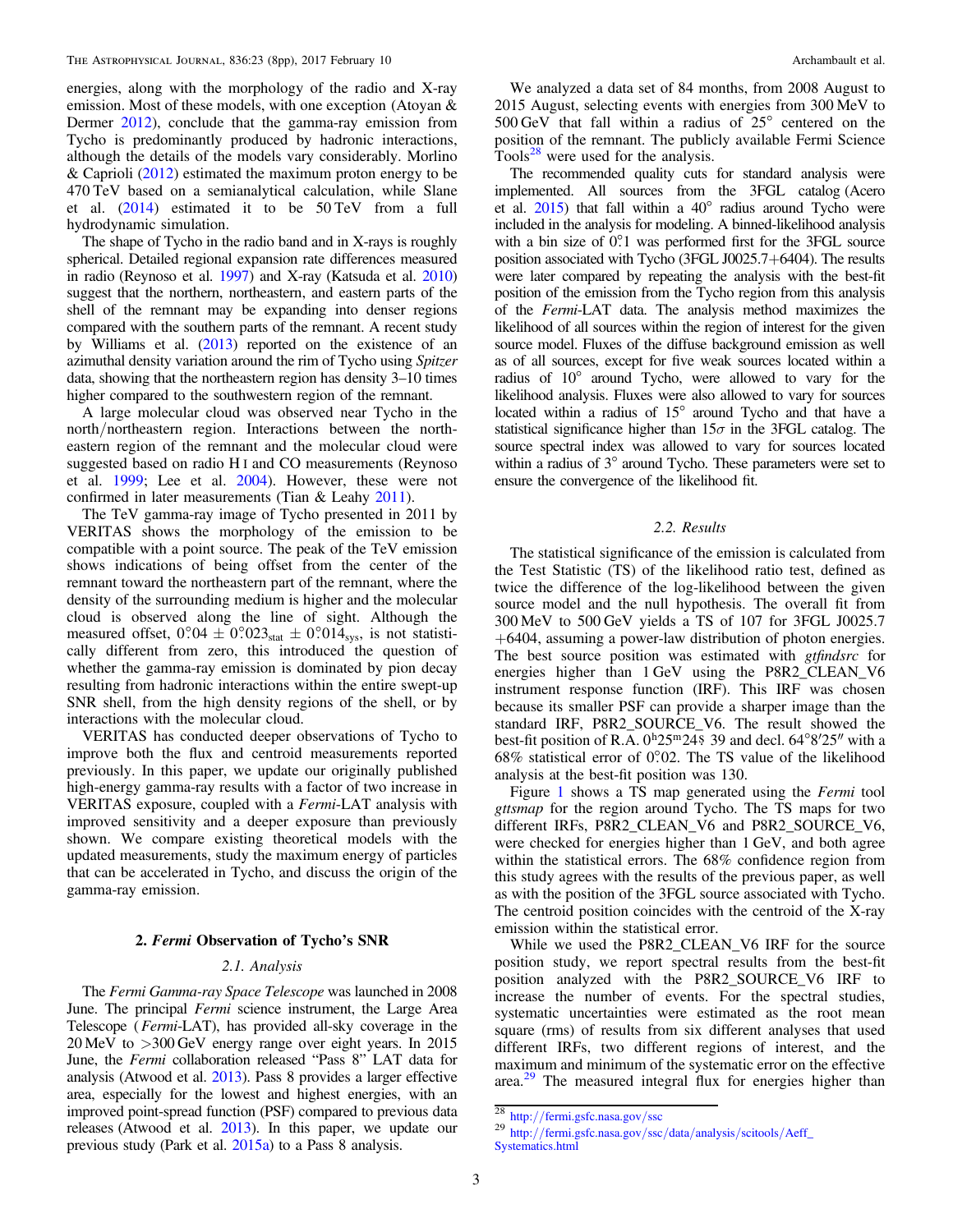<span id="page-4-0"></span>

Figure 1. Smoothed Fermi TS map with the P8R2\_CLEAN\_V6 IRF for energies higher than 1 GeV. The map was smoothed with a Gaussian kernel with a radius of  $0^{\circ}06$ . The magenta contours indicate the *Chandra* X-ray intensity at energies above 4.1 keV (http://[chandra.harvard.edu](http://chandra.harvard.edu)). The cyan line is the previously published 95% confidence area for the Fermi-LAT position (Giordano et al. [2012](#page-8-24)). The centroid and error of 3FGL J0025.7 +6404 are marked with a cross and dashed green line (Acero et al. [2015](#page-7-2)). The best-fit position and 68% confidence level of this study are shown with a red cross mark and a red circle.

300 MeV is  $(3.60 \pm 0.62<sub>stat</sub> \pm 0.12<sub>sys</sub>) \times 10^{-9}$  cm<sup>-2</sup> s<sup>-1</sup>, assuming a power-law distribution of photon energies. The estimated spectral index is  $2.14 \pm 0.09_{stat} \pm 0.02_{sys}$ . The results agree within  $1\sigma$  with the discovery paper (Giordano et al. [2012](#page-8-24)) and with previous results with Pass 7 reprocessed data (Park et al. [2015b](#page-8-38)).

The entire energy range was divided into evenly spaced energy bins (in logarithmic scale) to compute the SED. An individual likelihood analysis was performed for each bin using the fitted spectral parameters from the analysis of the entire energy range. All parameters except the flux of Tycho were fixed. The flux was calculated for bins with TS values higher than 4. Figure [2](#page-4-1) shows the SED with the P8R2\_SOURCE\_V6 IRF. Only statistical errors are shown in the figure since these dominate over the systematic uncertainties considered in this study.

#### 3. VERITAS Observation of Tycho's SNR

VERITAS is an array of four atmospheric Cherenkov telescopes located at the Fred Lawrence Whipple Observatory in southern Arizona (Weekes et al. [2002](#page-8-39)). The telescope is designed to study astrophysical sources of gamma-ray emission in the 85 GeV–30 TeV range by detecting the Cherenkov light generated by air showers, cascades resulting from the interactions of the gamma-rays in the atmosphere. Each of the four telescopes covers a field of view of  $3^\circ$ . 5 with a 499 pixel photomultiplier tube (PMT) camera at the focal plane, collecting light from a 12 m diameter reflector consisting of segmented mirrors. A coincident Cherenkov signal that triggers at least two out of four telescopes is required to trigger an array-wide read-out of the PMT signals (Holder et al. [2006](#page-8-40)). In its current configuration, the array has the sensitivity to detect a point source with a flux of 1% of the Crab Nebula flux within 25 hr, and has an angular resolution better than  $0^{\circ}$ . at 1 TeV.

<span id="page-4-1"></span>

Figure 2. Updated Fermi spectrum overlaid with the previous results. The solid red line shows the  $1\sigma$  statistical error band from the full fit.

The current performance of VERITAS is the result of two major hardware upgrades that changed the properties of the telescope array significantly: the relocation of one of the telescopes in 2009 (Perkins et al. [2009](#page-8-41)) and a camera upgrade in 2012 (Kieda et al. [2013](#page-8-42)). The telescope relocation improved the overall angular resolution and the selection efficiency for gamma-rays by making the array more symmetric. This enhanced the ability to measure the morphological information of the gamma-ray showers. The VERITAS cameras were equipped with high quantum efficiency PMTs during the 2012 upgrade. This made the array more sensitive to weaker signals, thus lowering the energy threshold of the array and improving the background rejection power in the low energy range (Park et al. [2015a](#page-8-37)).

#### 3.1. Observation

VERITAS has observed Tycho since 2008, collecting a total of 147 hr of data over five observing seasons, spanning both major upgrades of the array. The discovery of gamma-ray emission from Tycho was reported by VERITAS based on 67 hr of observation during 2008–2010. VERITAS has accumulated a total of 80 more hours since the detection paper, 74 hr of which were collected following the 2012 upgrade, with enhanced sensitivity at energies lower than a few TeV.

Data were collected as close as possible to Tycho's culmination, resulting in an average elevation of 55° over all observations. Observations were performed in "wobble" mode, in which the telescope is pointed  $0^\circ$ . 5 away from the target in the four cardinal directions (Fomin et al. [1994](#page-8-43)).

## 3.2. Analysis

A standard Hillas moment analysis (Cawley et al. [1985](#page-8-44)) has been used for this study. A detailed description of the VERITAS data analysis procedure can be found in Daniel et al. ([2007](#page-8-45)), and a description of the analysis tools can be found in Cogan et al. ([2007](#page-8-46)). Cuts for the analysis were selected a priori to provide good sensitivity for a point source with 0.9% of the gamma-ray flux of the Crab Nebula. Cuts were optimized, using Crab Nebula data, separately for the 2009–2011 data set and for the 2012–2015 data set to account for instrumental changes due to the hardware upgrade. The optimized cuts for 2009–2011 were also used for the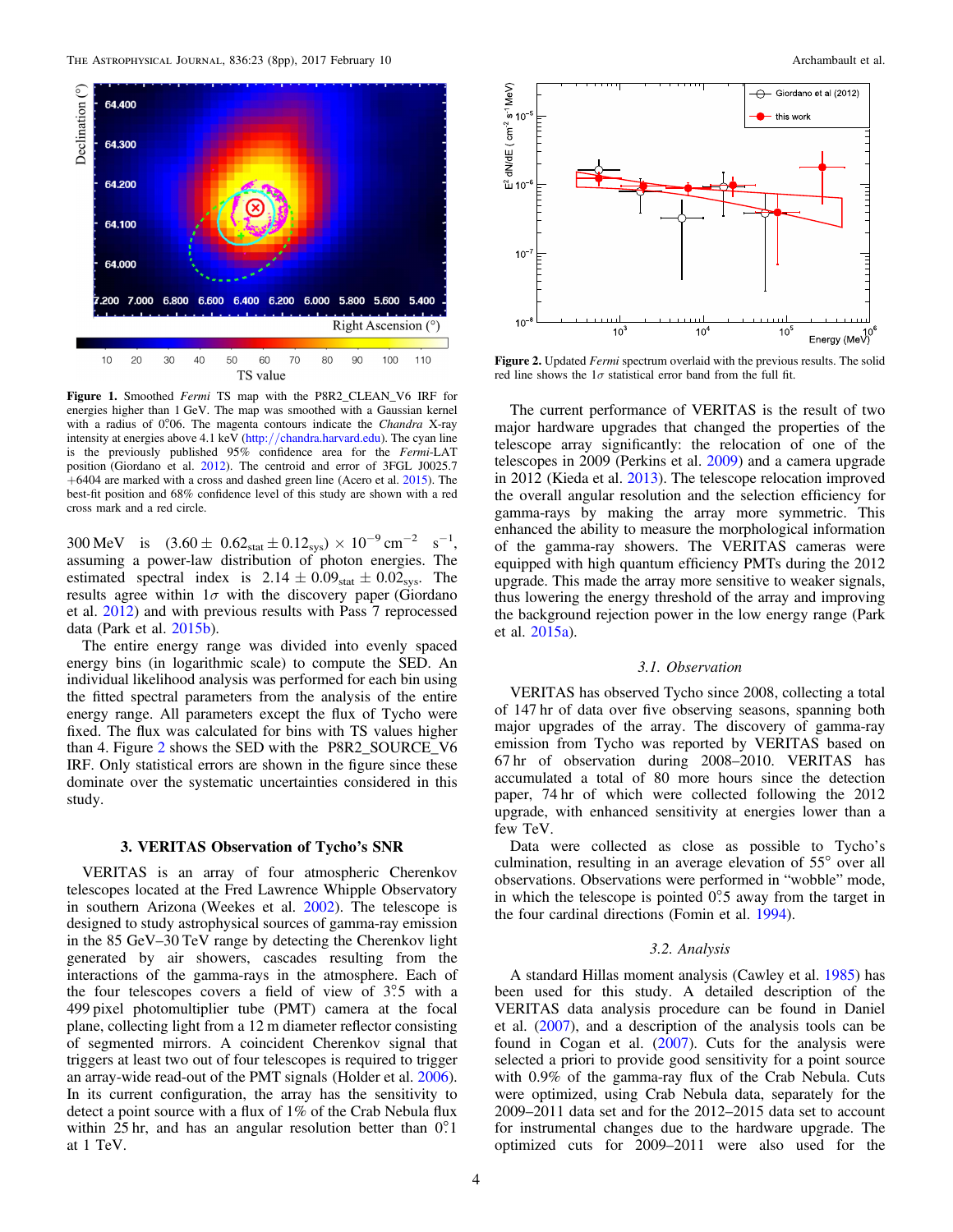<span id="page-5-0"></span>

Figure 3. Smoothed VERITAS gamma-ray count map of the region around Tycho's SNR. The  $1\sigma$  statistical error on the centroid position obtained by Acciari et al. ([2011](#page-7-1)) is drawn with a blue dashed circle. The updated centroid position is marked with a red cross, and the 68% and 95% confidence levels of the position are shown with red contours. Each contour was determined from a fit with two degrees of freedom. Chandra's measurement of the X-ray emission with energies larger than 4.1 keV is shown by the magenta contours. Black contours are the <sup>12</sup>CO ( $J = 1$ -0) emission integrated over the velocity range  $-68$  km s<sup>-1</sup> to  $-50$  km s<sup>-1</sup> using the measurements from the Five College Radio Astronomy Observatory Survey (Heyer et al. [1998](#page-8-50)). NuSTAR's measurements of X-rays in the energy range between 20 keV and 40 keV (Lopez et al. [2015](#page-8-21)) after smoothing are shown by the cyan contours. The best-fit position and 68% confidence level of the updated Fermi analysis are shown as a green x mark and circle.

2008–2009 data after verifying their sensitivity on Crab Nebula data from this earlier period. Cuts were optimized to achieve a good compromise between broadband differential sensitivity and a low threshold energy. As a result, cuts for the 2009–2011 data set have an energy threshold value of 800 GeV at an elevation angle corresponding to the observations of Tycho, similar to the analysis presented in the discovery paper, while cuts for the 2012–2015 set have a lower energy threshold value of 400 GeV with similar sensitivity. A cut on the angular distance from the test position to the reconstructed arrival direction of the shower was set to be 0°.1 for both sets of cuts. Results were verified with an independent secondary analysis (Maier [2016](#page-8-47)).

#### 3.3. Results

The analysis of the combined set of VERITAS data detected gamma-ray emission from Tycho with a significance of  $6.9\sigma$ . Figure [3](#page-5-0) shows the gamma-ray count map with the previously published centroid position and the updated centroid position. The map was smoothed with a Gaussian kernel with a radius of 0°.06.

The centroid position is estimated by maximizing the likelihood value of the data for a given background model and a source model. The background model was constructed from the data by estimating the spatial distribution of events outside of the source region, which was defined as a circle with a radius of 0°.3 around the center of Tycho. For the source model, it is assumed that the gamma-ray distribution is produced by an unresolved point source. In this case, the source model can be described as an instrumental PSF. The

PSF is described by a two-dimensional King function,

$$
K(r) = N_0 (1 + (r/r_0)^2)^{-\beta},
$$

where  $N_0$  is a normalization factor, r is an angular distance from the centroid,  $r_0$  is a radius, and  $\beta$  is an index.

Two parameters, the radius and index, which define the shape of the PSF, are fixed to the best-fit values from a fit to simulated data. The simulated data were weighted to match the observational elevation and azimuth and measured spectral index of Tycho. This method assumes that measured event counts follow a Poisson distribution instead of a normal distribution, providing more accurate estimations of centroid positions compared to the method used for the previous paper (Acciari et al. [2011](#page-7-1)).

The centroid position reported was estimated only with the 2012–2015 data set because it has the highest statistics and the best angular resolution. The estimated centroid is R.A.  $0^{\text{h}}25^{\text{m}}21\,$  60  $\pm$  7.8  $20_{\text{stat}}$  and decl.  $64^{\circ}7'48'' \pm 1'12''_{\text{stat}}$ . Statistical error contours of the 68% and 95% confidence levels are shown in Figure [3](#page-5-0) with the centroid. The updated centroid matches well with the center of the remnant. The uncertainty of the VERITAS telescope pointing is  $0^{\circ}007$  as measured with stars after optical pointing offset correction (Griffiths [2015](#page-8-48)). We estimate  $0^{\circ}006$  of combined systematic uncertainty on the centroid position from the shower reconstruction method and from the influence of the bin size of the count map used for the study.

The updated spectrum using all data is consistent with a power law  $dN/dE = N_0 (E/1~\text{TeV})^{-\Gamma}$ , with a normalization factor  $N_0 = (2.2 \pm 0.5) + (1.6 \text{ s}) \times 10^{-13} \text{ cm}^{-2} \text{ s}^{-1} \text{ TeV}^{-1}$ and a spectral index  $\Gamma = 2.92 \pm 0.42_{\text{stat}} \pm 0.20_{\text{sys}}$ . The reduced chi-square of the fit is  $1.34$   $(4.01/3)$ . Above  $7.5 \text{ TeV}$ , the gamma-ray excess has a significance of  $\sim 1\sigma$ , and a 99% confidence level upper limit of  $2.5 \times 10^{-15}$  cm<sup>-2</sup> s<sup>-1</sup> TeV<sup>-1</sup> was obtained using Rolke's method (Rolke et al. [2005](#page-8-49)), calculated with an index of 2.9. The reduced significance of the data point at 10 TeV compared to the previous result is likely due to a statistical fluctuation. Figure [4](#page-6-0) shows the spectral analysis from this study in comparison with the previous result.

Previous results reported a spectrum consistent with a power-law distribution with a spectral index of  $1.95 \pm 0.51<sub>stat</sub> \pm 0.30<sub>sys</sub>$  for energies higher than 1 TeV. The updated result extends the measurement to lower energies, which was enabled by the camera upgrades of the VERITAS telescope. Flux measurements of the wider energy range extending from 400 GeV to 10 TeV reveal a softer index than previously reported.

#### 4. Discussion

Figure [5](#page-6-1) shows the updated gamma-ray SEDs overlaid with the existing theoretical models. Morlino & Caprioli ([2012](#page-8-26)) took a semianalytical approach to explain the morphology and flux of the multiwavelength spectrum of Tycho from radio up to TeV energies, assuming that Tycho exploded in a homogeneous circumstellar medium. They postulated a distribution of high-velocity scattering centers throughout the CR precursor and no motion in the downstream region, leading to a significant reduction in the compression ratio experienced by energetic particles and consequently to a soft power-law spectrum with a spectral index of 2.2. Berezhko et al. ([2013](#page-8-27)) explained the GeV–TeV flux by hadronic emission from a twocomponent medium, comprising a warm diffusive ISM and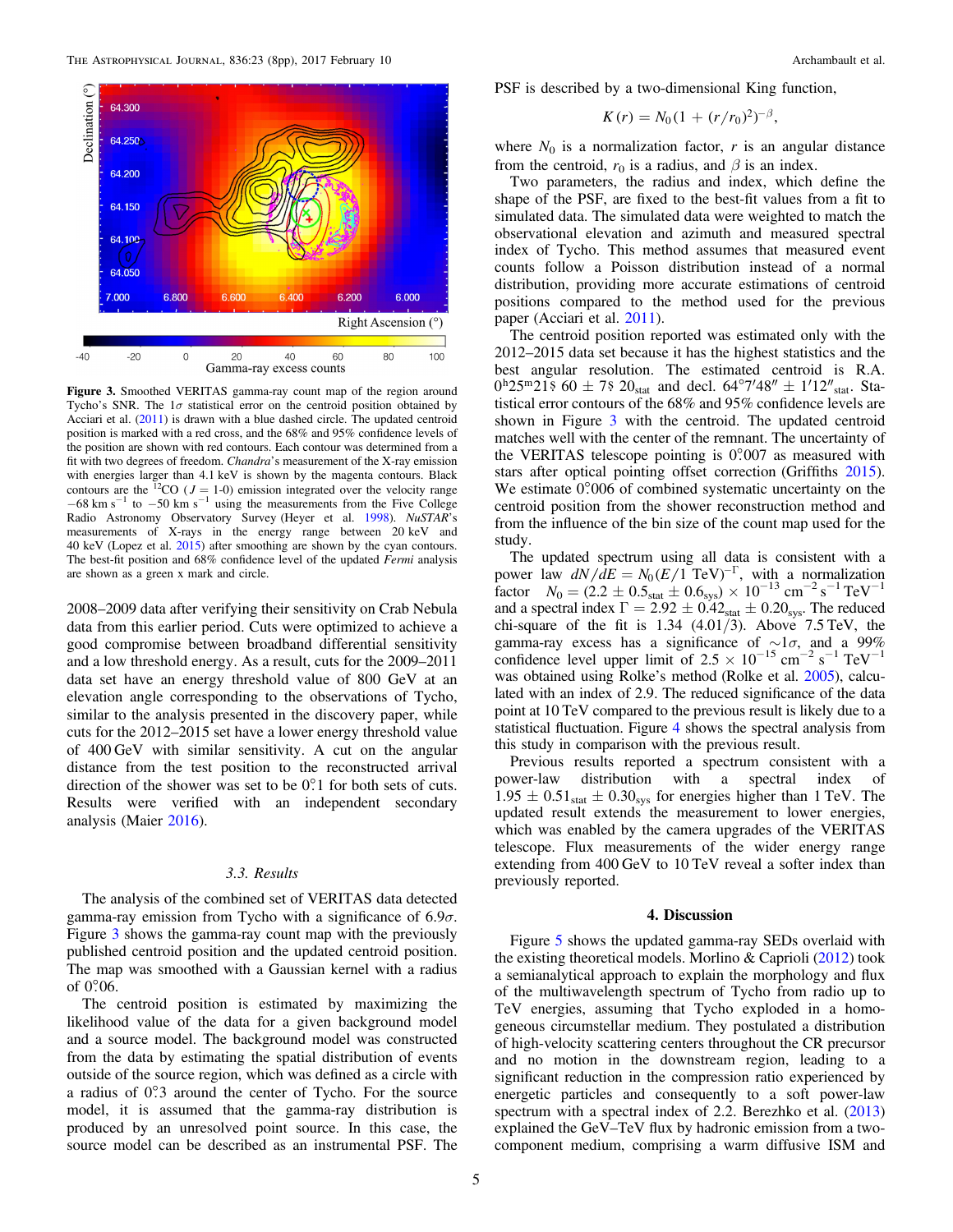<span id="page-6-0"></span>

Figure 4. VERITAS spectra. The previous result is plotted as black empty circles, and the result of the present study is shown with filled red circles. Flux errors were calculated from error propagation of the fitting function and drawn as a  $1\sigma$  error band around the data points.

<span id="page-6-1"></span>

Figure 5. Fermi and VERITAS SEDs with theoretical models. Filled red squares show the Fermi results and filled red circles show the VERITAS results from this study. The models discussed in the text appear as the solid red line (preferred model A from Slane et al. [2014](#page-8-29)), the magenta short broken dashed line (Berezhko et al. [2013](#page-8-27)), the blue large broken dashed line (Zhang et al. [2013](#page-8-28)), the green dashed line (Morlino & Caprioli [2012](#page-8-26)), the cyan dotted line (the leptonic model from Atoyan & Dermer [2012](#page-8-25)), and the brown doublebroken dashed line (Morlino & Blasi [2016](#page-8-51), with a neutral fraction of 0.6). The data used to create this figure are available.

cold dense cloud clumps. Gamma-ray emission from these two media with different densities was used to obtain a gamma-ray spectral index of 2.0 in both the GeV and TeV range. Zhang et al. ([2013](#page-8-28)) suggested that the gamma-ray emission arises from CR interactions with a cloud of density of  $4-12 \text{ cm}^{-3}$ , with an explosion energy conversion efficiency of 1%. While these models explained the gamma-ray emission via hadronic processes, Atoyan & Dermer ([2012](#page-8-25)) attempted to explain it with a pure leptonic model by introducing two emission zones with different properties. They argued that a realistic description of the nonthermal emission from a remnant with a spatially non-uniform magnetic field should at least consider two different emission zones with different magnetic fields and densities. Slane et al. ([2014](#page-8-29)) provided the most detailed study, with a full hydrodynamic simulation including nonlinear diffusive shock acceleration, to estimate both the thermal and

<span id="page-6-2"></span>

Figure 6. Fermi and VERITAS SEDs overlaid with the combined fit results. Flux errors calculated from the error propagation of the fitting function are drawn as a  $1\sigma$  statistical error band in red lines. The Fermi-VERITAS combined fit results with a single power-law fit and a single power law with a cutoff are shown with a black solid line and a gray short dashed line.

Table 1 Fit Results of the Fermi–VERITAS Combined Data Set

<span id="page-6-3"></span>

|                                                                                                    | Single<br>Power Law                                     | Single Power<br>$Law + Cutoff$                                                      |
|----------------------------------------------------------------------------------------------------|---------------------------------------------------------|-------------------------------------------------------------------------------------|
| $N_0(10^{-13}$ cm <sup>-2</sup> s <sup>-1</sup> TeV <sup>-1</sup> )<br>г<br>$E_{\text{cut}}$ (TeV) | $1.72 \pm 0.29_{stat}$<br>$2.28 \pm 0.03_{stat}$<br>N/A | $4.16 \pm 2.11_{stat}$<br>$2.14 \pm 0.08_{stat}$<br>$1.70 \pm 1.23$ <sub>stat</sub> |
| $\chi^2$ /n.d.f.                                                                                   | 11.9/9                                                  | 8.87/8                                                                              |

nonthermal emission components from Tycho. Their simulation allowed electrons and hadrons to radiate in different environments and to be shocked at different times. Their bestfit model suggested that the GeV–TeV gamma-ray emission is dominated by a hadronic component.

All of the models described above were developed to explain the previously published GeV–TeV gamma-ray emission. The updated fluxes of the TeV gamma-ray emission found in this paper for energies higher than 400 GeV are inconsistent with all these models. The models may need to be recalculated to fit the updated gamma-ray spectra.

The spectral index of 2.9 measured in the energy range of VERITAS  $(E > 400 \text{ GeV})$  is somewhat softer than that measured in *Fermi*'s energy range ( $E < 500$  GeV). This may indicate a cutoff of the gamma-ray spectrum around a few TeV or lower. To test a possible spectral index change in the GeV– TeV gamma-ray range, we performed a goodness-of-fit test of the combined data set of Fermi and VERITAS with a single power law,  $dN/dE = N_0 (E/1 \text{ TeV})^{-\Gamma}$ , and a power law with an exponential cutoff,  $dN/dE = N_0 (E/1 \text{ TeV})^{-\Gamma} e^{-E/E_{\text{cut}}}.$ Figure [6](#page-6-2) and Table [1](#page-6-3) show the results. Both spectral forms are consistent within  $2\sigma$ , although we note that the statistical uncertainties are large.

Recently, Morlino & Blasi ([2016](#page-8-51)) tried to explain the updated VERITAS spectrum by assuming that the gamma-ray emission is dominated by the dense northeastern region of the remnant. They took into account the presence of neutral hydrogen close to the shock, giving rise to Balmer-dominated shocks. They suggested that steep spectra such as those seen in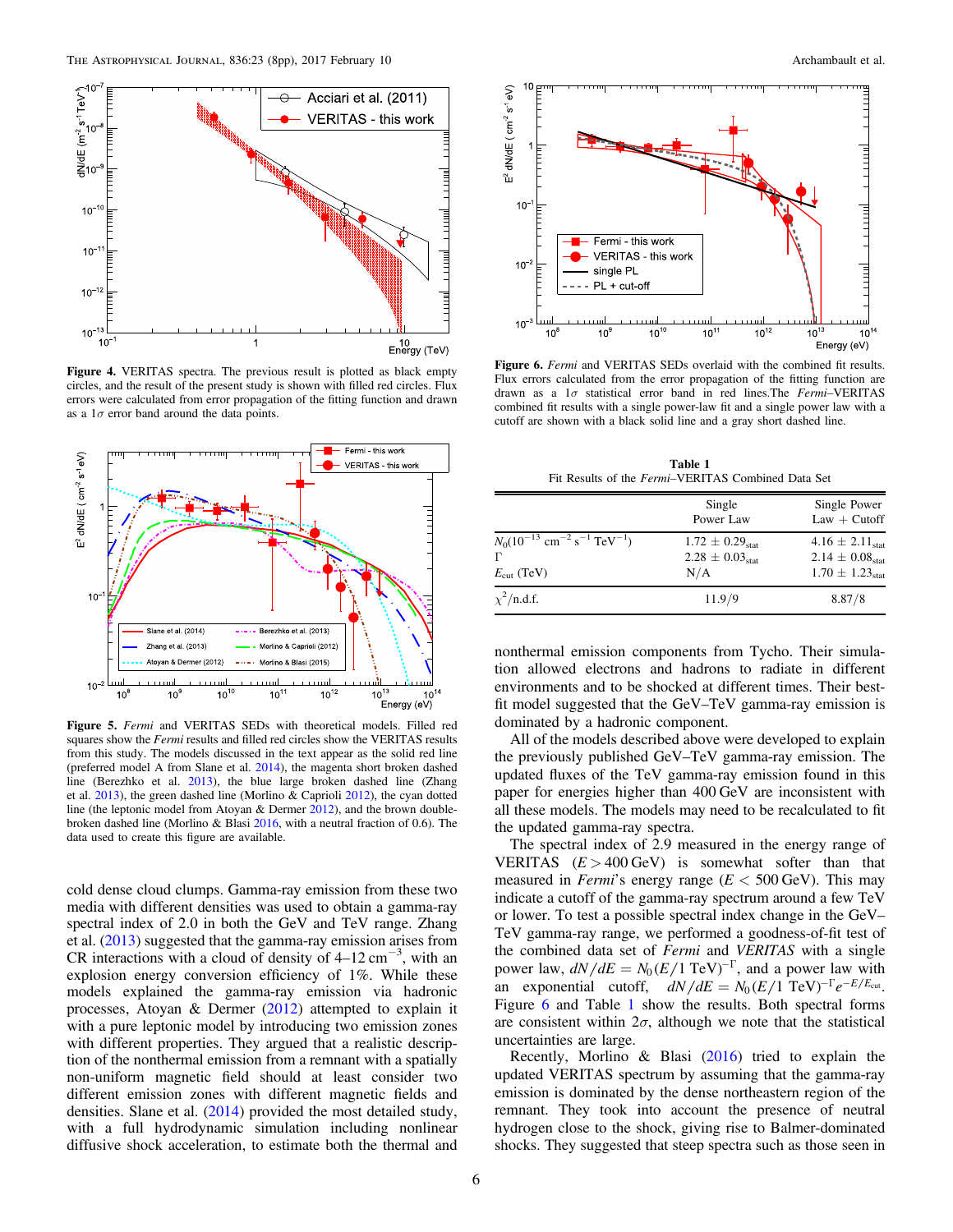<span id="page-7-3"></span>Table 2 Result of Likelihood Ratio Tests of VERITAS Spatial Distribution with Different Spatial Templates

| Model                            | $-\Delta \ln L$ | Significance $(\sigma)$ |
|----------------------------------|-----------------|-------------------------|
| Point source                     | 15.5            | 5.6                     |
| Uniform shell emission           | 13.5            | 5.2                     |
| NE quarter-dominated emission    | 12.3            | 5.0                     |
| SW quarter-dominated emission    | 6.67            | 3.7                     |
| Uniform molecular cloud emission | 0.804           | 1.3                     |

Tycho occur due to the presence of charge-exchange reactions resulting from neutral hydrogen entering the shock front, and that a high neutral hydrogen fraction  $(>70%)$  could give spectra as steep as those seen in Tycho. This would primarily occur in dense regions where the neutral hydrogen fraction is highest and velocities are lower. This model can provide low maximum energies, but these spectra would only arise in the denser regions, and not in the remnant as a whole.

Previous measurements from VERITAS reported a possible slight displacement of the emission toward the northeastern region of the remnant where a higher density of the surrounding medium was measured and a molecular cloud was observed along the line of sight. The updated centroid measurement is consistent with the previous result within  $2\sigma$ , but it is coincident with the center of the shell rather than offset toward the northeastern region. We also compared images of VERITAS data divided into two energy bins (one with energies lower than 800 GeV and the other with energies higher than 800 GeV), and found no significant centroid shift. Updated spatial distributions of gamma-rays by Fermi and VERITAS look similar and their centroids match within the 68% confidence level. Consequently, there is no statistical evidence that the GeV and TeV emission regions are different.

We tested several spatial templates against the spatial distribution of the gamma-rays observed by VERITAS. Table [2](#page-7-3) shows the results of the likelihood ratio test. For each template, we smeared the source template with events drawn from gamma-ray simulations folded with the instrumental response of VERITAS. These simulated events were matched to the observational conditions for Tycho, namely, the spectral index, elevation, and azimuthal angles. A combined source and background model was then compared to a pure background model. As with the centroid study, only the data from the 2012–2015 seasons were used for this study because this data set has the highest statistics and the best angular resolution.

The geometric center of the X-ray emission observed by Chandra, R.A.  $0^{h}25^{m}1959$  and decl.  $64^{\circ}8'18''2$  (Ruiz-Lapuente et al. [2004](#page-8-52)), was used as the center of the remnant to define the model template. This location was also used as the location of the source in building a point-source template. Although we do not expect to have a central compact object in Tycho, we added the point-source template to test whether the current gamma-ray measurement can distinguish between point-like and extended source models for Tycho. To test for uniform shell emission, we used a simple ring shape template with uniform density with an inner radius of 0°.063 and an outer radius of 0°07. We tested two additional templates: one in which only the northeastern (NE) quarter of the ring was included and another that used only the southwestern (SW) quarter of the ring. The case of NE quarter-dominated emission was motivated by testing for TeV emission originating only

from the densest region of the shell. The SW quarter-dominated emission's case was to test if the TeV emission would coincide with the brightest portion of the SNR at energies above 20 keV, as measured by NuSTAR. For the uniform molecular cloud emission's case, we assumed the entire molecular cloud contour shown in Figure [3](#page-5-0) to be the source of the gamma-rays.

The result from the point-source template shows the highest significance, followed by the uniform shell emission model. Meanwhile, the case for the uniform molecular cloud emission is the least favorable. To compare the models, we adopt a Bayesian approach, computing the posterior odds ratios under the assumption that the prior probability ratio between any two models is unity. We require a posterior odds ratio greater than 150 to provide "decisive" evidence in favor of one model over another (Kass & Raftery [1995](#page-8-53)). We find no strong evidence to prefer the point-source or the NE quarter-dominated emission in comparison to the uniform shell emission. This can be caused by different or more complicated underlying gammaray distributions than the simple models considered here. It is difficult to draw strong conclusions, due to the limited statistics of the data sample. When we compare the uniform shell emission model to the SW quarter-dominated emission and the uniform molecular cloud emission, the posterior odds ratios are 960 and 3.4  $\times$  10<sup>5</sup>; thus, we can rule out both models.

#### 5. Conclusions

We updated the high-energy gamma-ray studies of Tycho with a factor of two increased exposure for both VERITAS and Fermi-LAT data. The improved low energy sensitivity of VERITAS allowed us to extend the TeV measurements toward lower energies. While the results are compatible with earlier measurements, we calculate a somewhat softer index compared to the previous measurement, which was calculated only for energies higher than 1 TeV. Both a single power law and a single power law with a cutoff describe the updated GeV–TeV fluxes consistently. The updated VERITAS result indicates a likely lower maximum particle energy than anticipated from theoretical studies developed to explain the previous data. These models may need to be revisited. The updated TeV centroid matches well with both the center of the remnant and the updated GeV centroid. The spatial distribution of the VERITAS source can be explained as either a point-source or a uniform shell emission, while SW quarter dominated emission and uniform molecular cloud emission are disfavored.

This research is supported by grants from the U.S. Department of Energy Office of Science, the U.S. National Science Foundation and the Smithsonian Institution, and by NSERC in Canada. We acknowledge the excellent work of the technical support staff at the Fred Lawrence Whipple Observatory and at the collaborating institutions in the construction and operation of the instrument. The VERITAS Collaboration is grateful to Trevor Weekes for his seminal contributions and leadership in the field of VHE gamma-ray astrophysics, which made this study possible.

Facility: VERITAS.

#### References

<span id="page-7-2"></span><span id="page-7-1"></span><span id="page-7-0"></span>Acciari, V. A., Aliu, E., Arlen, T., et al. 2011, [ApJL](http://dx.doi.org/10.1088/2041-8205/730/2/L20), [730, L20](http://adsabs.harvard.edu/abs/2011ApJ...730L..20A) Acero, F., Ackermann, M., Ajello, M., et al. 2015, [ApJS](http://dx.doi.org/10.1088/0067-0049/218/2/23), [218, 23](http://adsabs.harvard.edu/abs/2015ApJS..218...23A) Ackermann, M., Ajello, M., Allafort, A., et al. 2013, [Sci](http://dx.doi.org/10.1126/science.1231160), [339, 807](http://adsabs.harvard.edu/abs/2013Sci...339..807A)